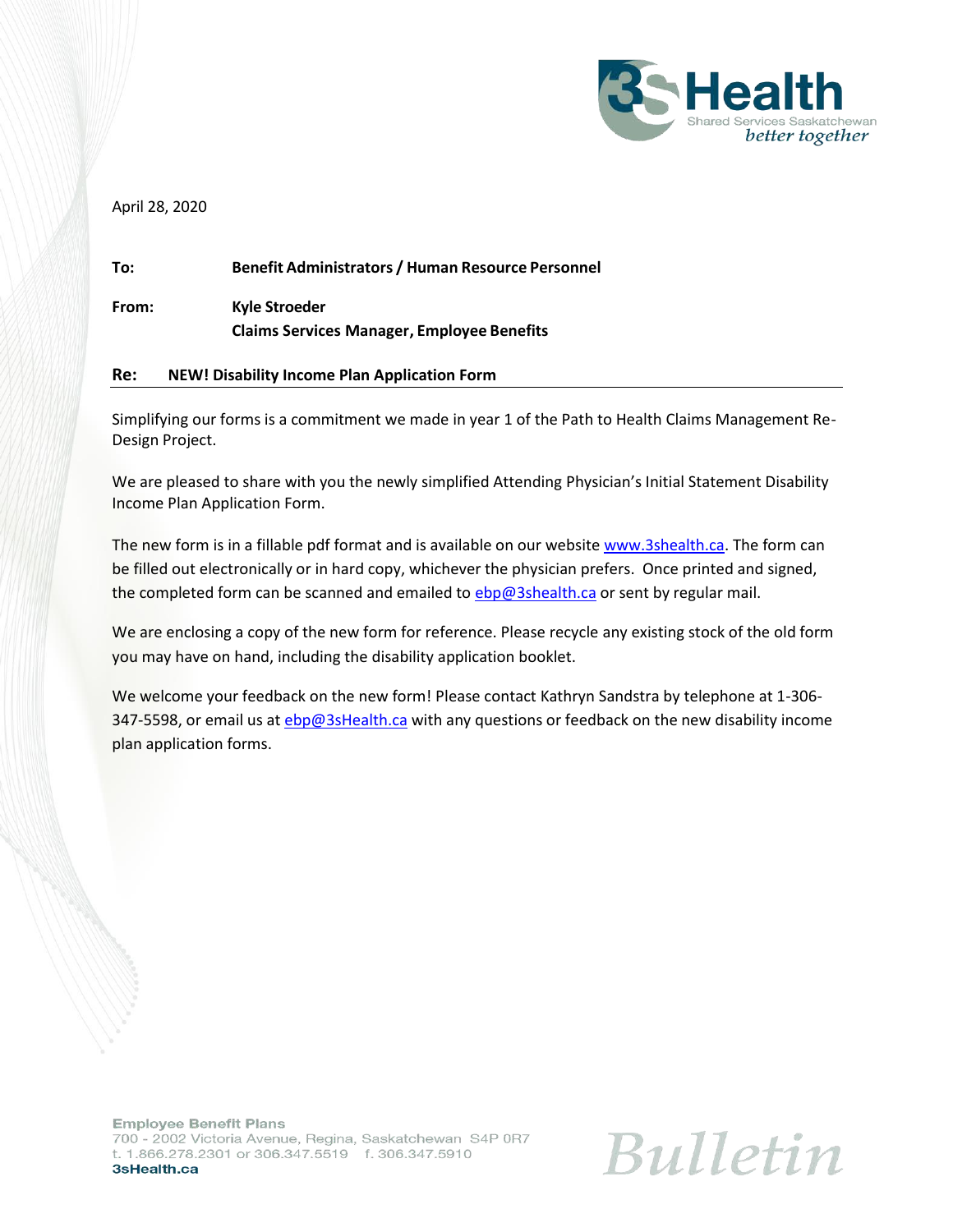

#### Dear Colleague,

I am writing to you on behalf of 3sHealth Employee Benefits in my capacity as consulting physician.

When healthcare system employees have an illness or injury that may impact their ability to work, they can apply for income and support from the Disability Income Plans administered by 3sHealth. The plans cover both In-Scope (union) and Out-of-Scope (non-union) employees. Employees are covered by specific plans which may differ depending on their union affiliation or Out-of-Scope status. However, the goal of all the plans is to ensure your patients receive appropriate treatment and accommodations that return them to functionality and gainful employment.

As a physician, you can help achieve this outcome in an important way. Your role as the attending physician supports your patient through the process and allows them to successfully return to work whenever possible.

I hope this package of information will help you and your patient navigate the Disability Income Plan claim process successfully.

Enclosed in this package:

#### 1. Attending Physician's Initial Statement

This document supports the employee's application for disability benefits. It requires a disabling diagnosis and any co-morbid conditions which may impact recovery and return to function. It also requests information with respect to subjective symptoms and objective findings and a treatment plan, including further consultations or diagnostics planned or in progress. We ask that your comments also include your patient's work restrictions and limitations. It is most helpful when this information is fully documented and legibile to allow for timely adjudication of the file.

It is helpful to remember that this form should be completed in keeping with the College of Physicians and Surgeons of Saskatchewan Policy on the Role of Physicians in Certifying Illness and/or Assessing Capacity for Work.

As the attending physician, do you support work accommodation? This is a frequent and important question. Reasonable accommodations are adjustments or modifications provided by an employer to enable people with disabilities to enjoy equal employment opportunities. A gradual return to work program can also be used to assist a patient to return to the workplace by an increase in hours and/or duties with the ideal to safely return the patient to their pre-disability level of work. Other questions, including whether you support work accommodation rather than disability leave and whether you support a graduated return to work, can impact the length of time it takes for your patient to return to work. Please note that all health system employers are encouraged to explore work modification and work accommodation for their employees. We believe that keeping the employee engaged in the workplace as their medical needs are addressed can provide a positive return to work experience for the patient when appropriate, without harm and without jeopardizing their safe return to work.

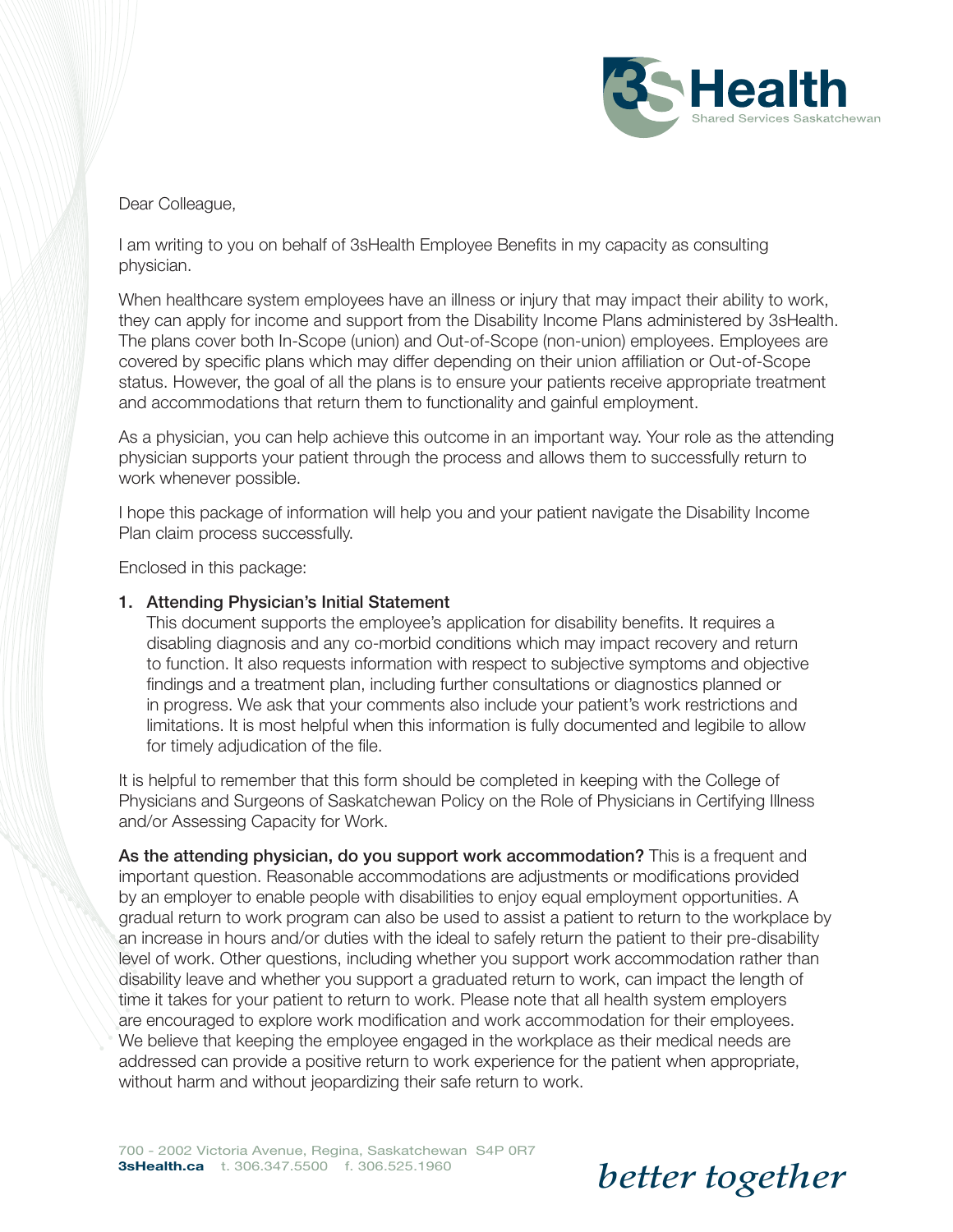

The Disability Income Plans administered by 3sHealth were formulated by all health system employers and the unions representing health system employees. The role of 3sHealth staff is to provide information and to process the claims according to the guidelines set out in the agreed upon plan policies and procedures. Requirements, such as the patient obligation to pay for reports, have been negotiated and agreed upon by a wide group of stakeholders, including employee representatives.

The role of medical consultants to 3sHealth is to review the medical information gathered and ensure the reported diagnosis, treatment plan and prognosis, as provided by you, the attending physician, fits with the objective information. If you are expecting variances from the typical recovery period for the stated diagnosis we can provide context or suggest what further information may be required to adjudicate the file.

If you have specific concerns or questions, please do not hesitate to contact us directly at any time.

Sincerely,

Tranch Homes

Dr. F. Bowen Medical Consultant, Disability Income Plan

**To be provided to your physician with the Attending Physicians Initial Statement.**

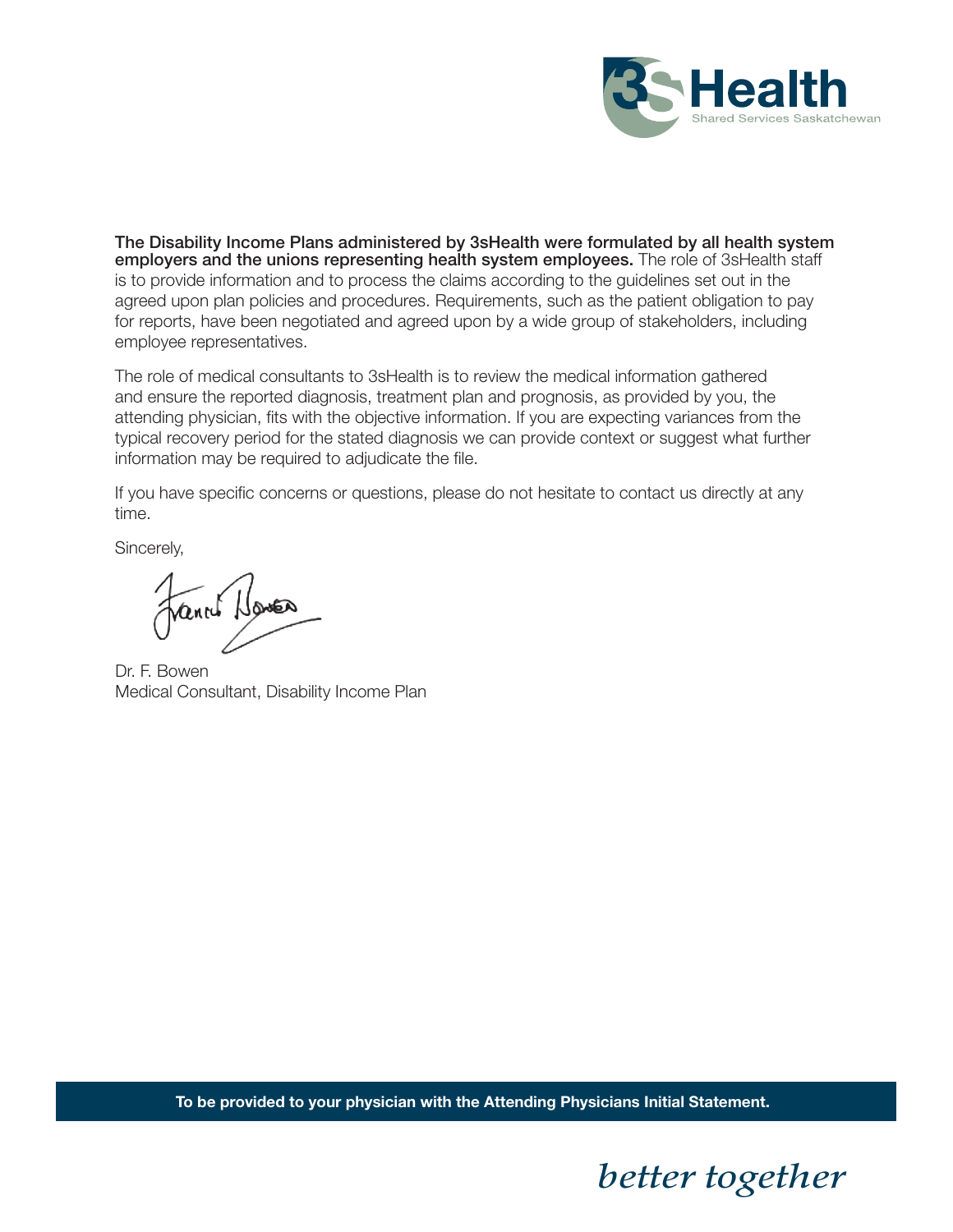

# **Attending Physician's Initial Statement Disability Income Plan Benefits**

### **TO BE COMPLETED BY EMPLOYEE**

## **PLAN MEMBER INFORMATION**

First Name **Example 2 Club Controlled Controlled Controlled Controlled Controlled Controlled Controlled Controlled Controlled Controlled Controlled Controlled Controlled Controlled Controlled Controlled Controlled Controll** 

## **PATIENT AUTHORIZATION**

I authorize all physicians and medical practitioners involved in the assessment, investigation and treatment of the medical condition(s) affecting my absence from work to provide 3sHealth with the information required for my Disability Income Plan benefits application.

Plan Member Signature de de de la contracte de la contracte de la contracte de la contracte de la contracte de de la contracte de la contracte de de la contracte de la contracte de la contracte de la contracte de la contra

## **TO BE COMPLETED BY THE PHYSICIAN**

| <b>DIAGNOSIS</b>                                                                                       |                   |          |  |  |
|--------------------------------------------------------------------------------------------------------|-------------------|----------|--|--|
| Primary                                                                                                | Date of diagnosis | dd/mm/yy |  |  |
| Secondary                                                                                              | Date of diagnosis | dd/mm/yy |  |  |
| If the condition is related to pregnancy indicate the expected or actual delivery date                 |                   |          |  |  |
| Is this condition work related? $\boxed{\square}$ No $\boxed{\square}$ Yes, provide the date of injury |                   |          |  |  |
| Is this condition due to a motor vehicle accident? $\Box$ No $\Box$ Yes, provide the date of accident  |                   |          |  |  |

## **TREATMENT/CARE PLAN**

Describe the current treatment program or care plan including the following (if applicable). Provide copies of all consultation reports and test results.

| Names and dosages of medications                                                     | Medication & dosage |                         | Medication & dosage |          |
|--------------------------------------------------------------------------------------|---------------------|-------------------------|---------------------|----------|
| and any reported side effects. If you<br>require more room please attach a list      | Side effects        |                         | Side effects        |          |
| $\Box$ Medication list attached                                                      |                     |                         |                     |          |
| Details regarding concurrent<br>treatments (e.g. physiotherapy,<br>counselling etc.) |                     |                         |                     |          |
| Hospital admission date                                                              | dd/mm/yy            | Hospital discharge date |                     | dd/mm/yy |
| Future plans for treatment                                                           |                     |                         |                     |          |